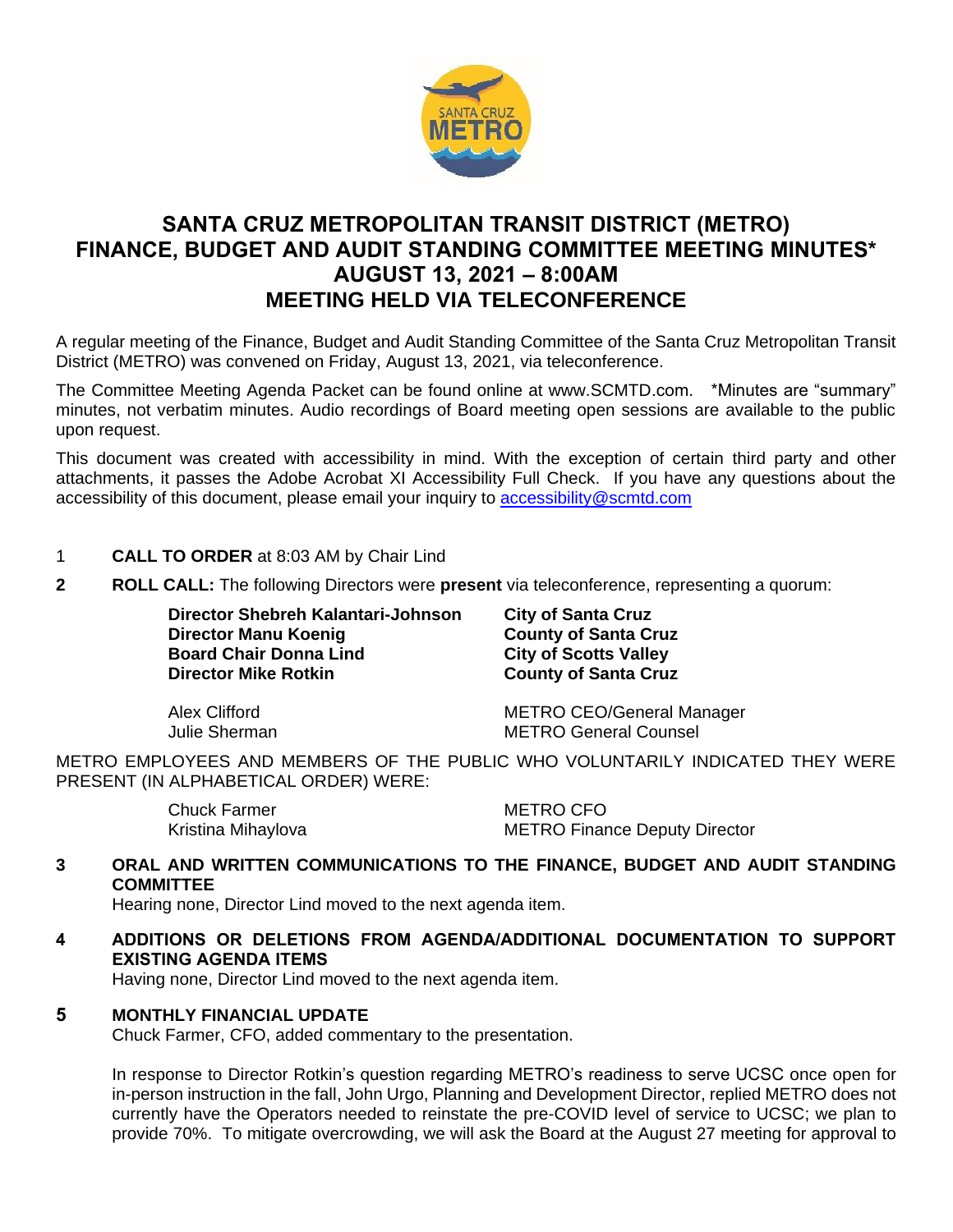lease four large(r) articulated buses to handle the anticipated capacity. UCSC has advised METRO that fewer than 100% of the classes will be in-person. Additionally, our data indicates 80% of UCSC's enrolled students reside in Santa Cruz County.

CEO Clifford added the Operator shortage is not unique to METRO; it is nationwide. METRO is recruiting as quickly as possible to fill the 19 vacant Operator positions. The last recruitment netted three new hires who began training this week. METRO's Operator pay ranks among one of the top ten agencies in the nation. A new Operator receives a starting wage of \$19.97, an increase to \$23.75 after a 4-month probation and \$25.26 after the first year.

A suggestion was put forth to pay a premium or differential for those working hours outside of a normal 8-5 weekday position, similar to that negotiated by the Scotts Valley Police Department for nighttime differential pay. General Counsel Sherman to research and advise on this issue.

CFO Farmer informed the Committee that going forward "pre-close" data will be presented to provide a more timely view into METRO's financial condition. Any significant differences in the "final closed" results will be explained the following month.

There were no public comments.

**6 KEY PERFORMANCE INDICATORS (KPI) REPORT FOR 4TH QUARTER THROUGH JUNE 30, 2021**  Kristina Mihaylova, Finance Deputy Director, spoke to the presentation.

Referencing the "Productivity, Local Ridership" slide, Director Kalantari-Johnson asked how METRO plans to increase our Operator numbers to coincide with the increase in ridership. Mr. Urgo answered METRO is trying to hire and train as quickly as possible. Our first strategy during the pandemic was to replace all local service. Without cancelling local service, we are focusing on providing 70% of the UCSC and 50% weekday/100% weekend Highway 17 service. UCSC on-campus rider flow is being mitigated to avoid losing students.

CEO Clifford reminded the assembly that federal funding allowed METRO to have as much service in place as possible when the riders are ready to return as opposed to waiting for ridership to recover and then put the service back into place.

There were no public comments

# **7 PENSION AND OPEB DISCUSSION**

Chuck Farmer, CFO, stressed the informative intent of today's presentation, answer committee questions and return with a recommendation in September. Bottom line: METRO is attempting to minimize risk and reduce interest on pension payments.

CEO Clifford assured the Board that they would be involved in a long term investment policy. An investment committee will be established to review all options such as stocks versus mutual funds. METRO is looking for a long term rather than a short term fix.

METRO will work with a partner to administer the program, taking into account socially conscious investments and the local constituency. There was some discussion regarding other transit agencies, socially conscious investing and the conservativeness of CalPERS' investments as a result of their socially conscious investments.